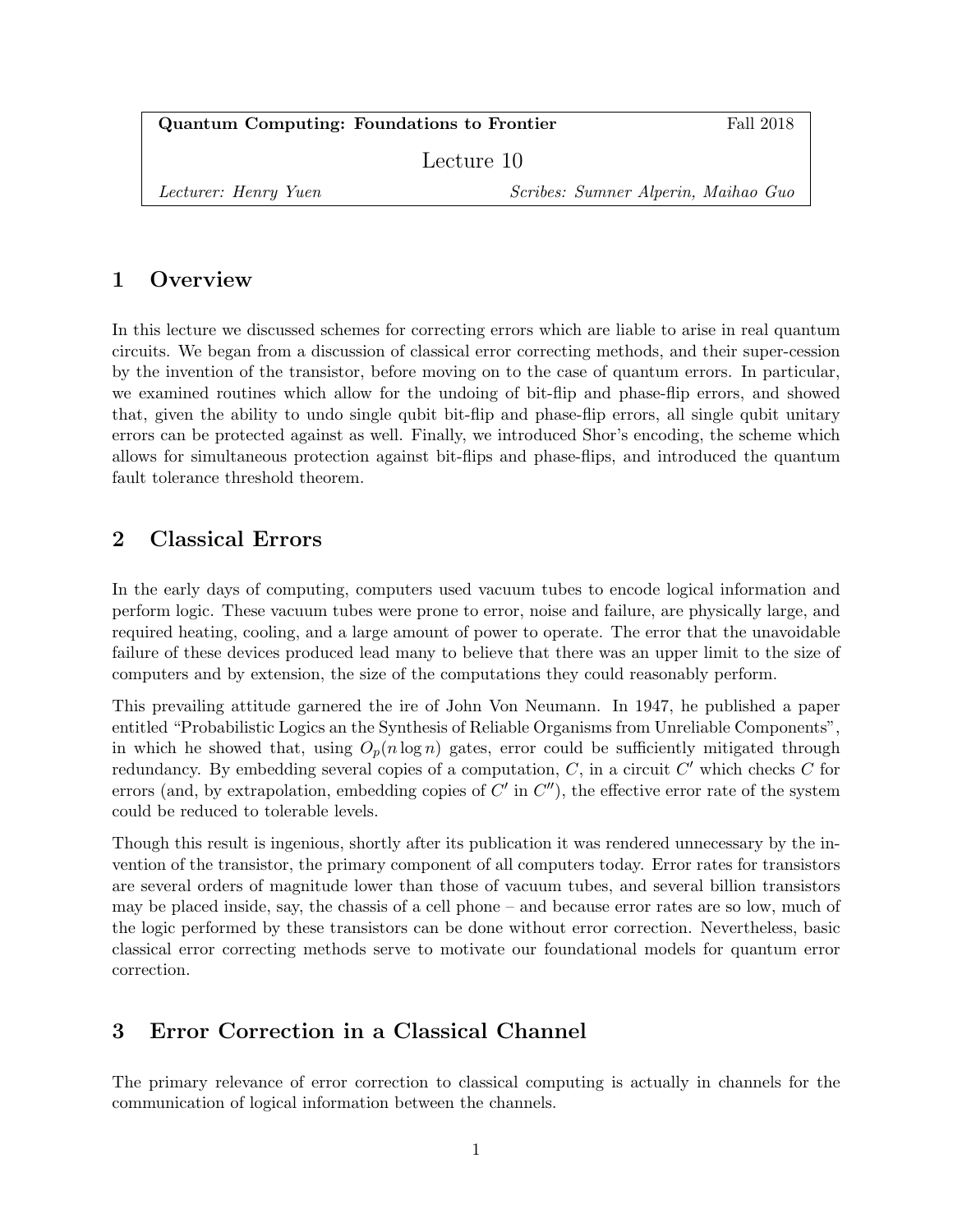Suppose that Alice desires to send Bob a single logical bit,  $b \in \{0,1\}$  over a noisy channel, which with probability p flips b to 1 if  $b = 0$ , and to 0 if  $b = 1$ . Thus, with probability  $1 - p$ , Alice sends her intended bit, but with probability p, sends the opposite bit instead.

The simplest error correcting code (ECC) for dealing with such noise is the repetition code (RC). Instead of sending the single "logical" bit b, Alice sends Bob three copies thereof, sending him the "physical" bits bbb. Bob then concludes that the bit Alice meant to send is whichever bit occurs in the majority of cases in bbb. Thus, if only one error occurs, Bob will be able to deduce the bit Alice intended to send, in spite of the error.

### 3.1 Proof of the Validity of RC

Suppose bit errors happen with probability  $p$ . Decoding errors will occur only if two or three bit flips occur. This occurs with likelihood:

$$
\binom{3}{2}p^2(1-p) + p^3\tag{1}
$$

The error rate is reduced if:

$$
\binom{3}{2}p^2(1-p) + p^3 < p \tag{2}
$$

$$
3p - 2p^2 < 1\tag{3}
$$

$$
p < \frac{1}{2} \tag{4}
$$

Thus, for sufficiently low p, the RC reduces the effective error rate. Higher numbers of physical bits further increase the ability to reduce error.

### 4 Quantum Errors

We turn now to examine quantum errors. The simplest way to conceive of error is as the unintentional application of a unitary gate, possibly as a controlled interaction with some qubit(s) representing the environment. Thus, the idealized quantum circuit

$$
|0\rangle \xrightarrow{\hspace*{1cm}} H \xrightarrow{\hspace*{1cm}} H \xrightarrow{\hspace*{1cm}} \xrightarrow{\hspace*{1cm}}
$$

may, due to environmental interaction, be transformed into



which, as we have seen, is equivalent to the circuit

$$
|0\rangle \text{ and } H \text{ is the same as } H \text{ is the same as } H \text{ is the same as } H \text{ is the same as } H \text{ is the same as } H \text{ is the same as } H \text{ is the same as } H \text{ is the same as } H \text{ is the same as } H \text{ is the same as } H \text{ is the same as } H \text{ is the same as } H \text{ is the same as } H \text{ is the same as } H \text{ is the same as } H \text{ is the same as } H \text{ is the same as } H \text{ is the same as } H \text{ is the same as } H \text{ is the same as } H \text{ is the same as } H \text{ is the same as } H \text{ is the same as } H \text{ is the same as } H \text{ is the same as } H \text{ is the same as } H \text{ is the same as } H \text{ is the same as } H \text{ is the same as } H \text{ is the same as } H \text{ is the same as } H \text{ is the same as } H \text{ is the same as } H \text{ is the same as } H \text{ is the same as } H \text{ is the same as } H \text{ is the same as } H \text{ is the same as } H \text{ is the same as } H \text{ is the same as } H \text{ is the same as } H \text{ is the same as } H \text{ is the same as } H \text{ is the same as } H \text{ is the same as } H \text{ is the same as } H \text{ is the same as } H \text{ is the same as } H \text{ is the same as } H \text{ is the same as } H \text{ is the same as } H \text{ is the same as } H \text{ is the same as } H \text{ is the same as } H \text{ is the same as } H \text{ is the same as } H \text{ is the same as } H \text{ is the same as } H \text{ is the same as } H \text{ is the same as } H \text{ is the same as } H \text{ is the same as } H \text{ is the same as } H \text{ is the same as } H \text{ is the same as } H \text{ is the same as } H \text{ is the same as } H \text{ is the same as } H \text{ is the same as } H \text{ is the same as } H \text{ is the same as } H \text{ is the same as } H \text{ is the same as } H \text{ is the same as } H \text{ is the same as } H \text{ is the same as } H \text{ is the same as } H \text{ is the same as } H \text{ is the same as } H \text{ is the same as } H \text{ is the same as } H \text{ is the same as } H \text{ is the same as } H \text
$$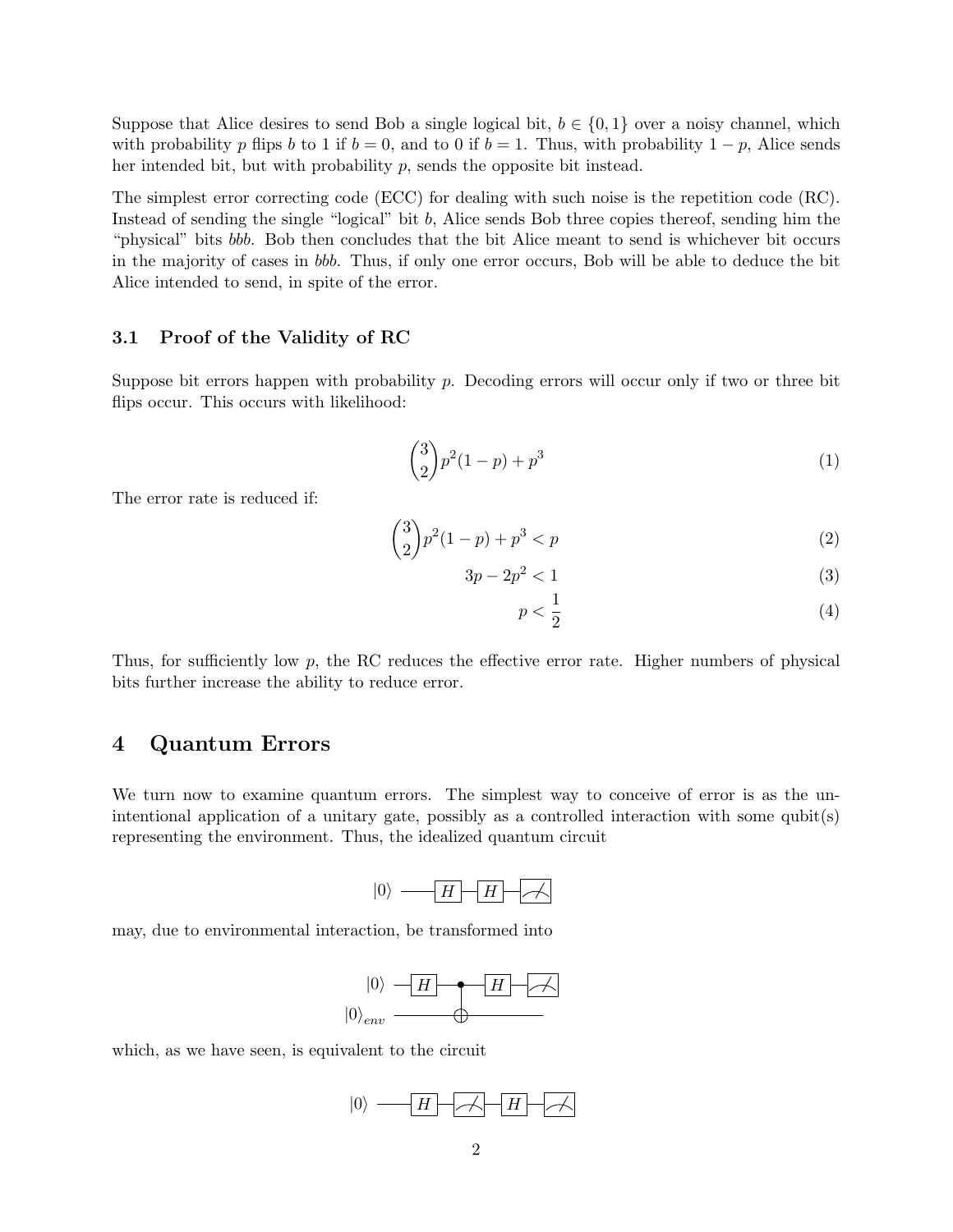Such interactions are called decoherence, because they collapse the quantum mechanical superpositions and entanglements within a circuit ahead of the desired time of measurement.

# 5 Quantum Error Correction

At first, it seems tempting to simply use the RC to transmit quantum mechanical information over erroneous channels. However, this would be in violation of the no cloning theorem; we cannot make 3 copies of the arbitrary qubit  $|\psi\rangle$ . Additionally, at first glance, it would seem that error verification may require measuring – which causes the decoherence we meant to prevent. Furthermore, where as in classical channels only bit flip errors were possible, there are infinitely many unitaries which may act upon even a single qubit – and thus, seemingly, an infinite number of possible types of errors which must be protected against.

### 5.1 Key Error Types

As we shall show, it is in fact sufficient to protect against only two types of errors.

The first are bit flip errors, represented by the Pauli X matrix  $\begin{pmatrix} 0 & 1 \\ 1 & 0 \end{pmatrix}$ , which maps  $|0\rangle$  to  $|1\rangle$  and vice versa.

The second are phase flip errors, which we represent by the Pauli Z matrix  $\begin{pmatrix} 1 & 0 \\ 0 & 0 \end{pmatrix}$  $0 -1$  , which leaves  $|0\rangle$  unaffected but maps  $|1\rangle$  to  $-|1\rangle$ . It is also valuable to think of the phase flip as a bit flip in the  $|+\rangle,|-\rangle$  basis, as it maps said qubits to eachother, just as the Pauli X matrix does to  $|0\rangle$  and  $|1\rangle$ .

### 5.2 Quantum Bit Flip Code

We now devise a quantum error correcting code that protects against bit flip errors. We simply use the classical repetition code: the qubit state  $|0\rangle$  is mapped to the 3-qubit state  $|000\rangle$  and the state  $|1\rangle$  is mapped to  $|11\rangle$ . This does not violate the no-cloning theorem because we are only copying classical basis states.

Let  $|\bar{0}\rangle$  represent the "physical" qubits  $|000\rangle$ , and let  $|\bar{1}\rangle$  similarly represent  $|111\rangle$ . Then, if  $|\psi\rangle$  =  $\alpha|0\rangle + \beta|1\rangle$ , let  $|\bar{\psi}\rangle$  be  $\alpha|\bar{0}\rangle + \beta|\bar{1}\rangle = \alpha|000\rangle + \beta|111\rangle$ .

We can achieve this encoding via the following circuit:



Suppose a bit flip error X acting on the second qubit,  $X_2|\bar{\psi}\rangle = \alpha|010\rangle + \beta|101\rangle$ . We don't want to measure this qubit to detect the error; instead, we want to apply a unitary operation for error detection. We achieve this as follows: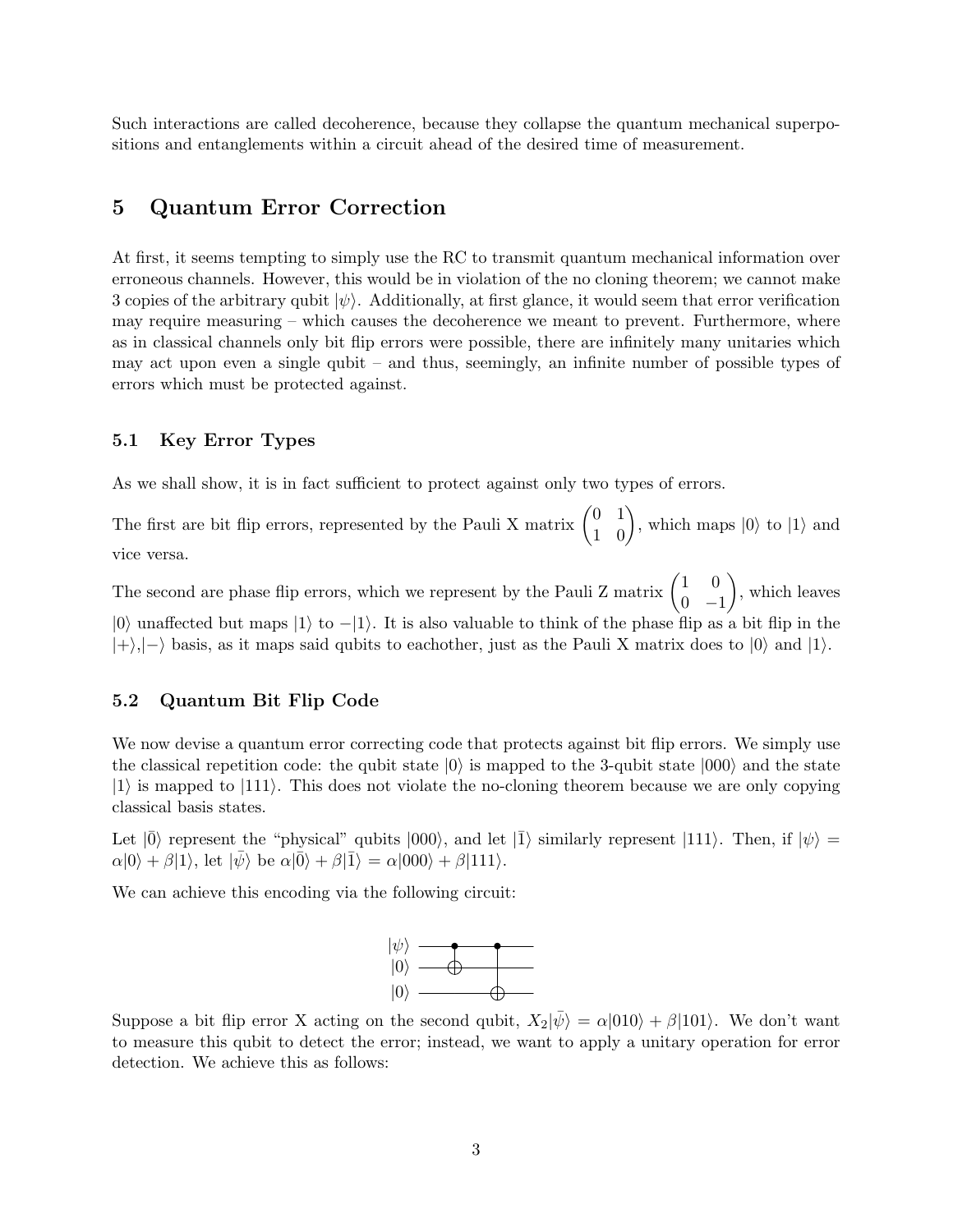

The measurement outcomes  $\alpha_{i,j} \in \{0,1\}$  are called the syndrome of the circuit. The bit  $\alpha_{i,j}$  records the parity of the  $i$ 'th and  $j$ 'th qubits. If the qubits are equal (with respect to the standard basis), then  $\alpha_{i,j} = 0$ . Otherwise, it will be  $\alpha_{i,j} = 1$ .

In the case of a single bit flip, two of the  $\alpha_{i,j}$  will be 1. In the example we gave,  $X_2|\bar{\psi}\rangle =$  $\alpha|010\rangle + \beta|101\rangle$ , so  $\alpha_{1,2}$  and  $\alpha_{2,3}$  will both yield 1 after measurement. This would indicate that the shared control qubit of  $\alpha_{1,2}$  and  $\alpha_{2,3}$  has been affected by a bit flip error, which we can then undo by the following Correction circuit:



The two qubits indicated by the black dots have to be set to 1 in order for the target qubit to be flipped.

As an example, consider a bit flip error  $X_3$  acting on the third qubit of  $|\psi\rangle$ :

$$
X_3|\bar{\psi}\rangle = \alpha|001\rangle + \beta|110\rangle
$$

 $\downarrow$  detection

 $\alpha|001\rangle|011\rangle + \beta|110\rangle|011\rangle$ 

$$
\downarrow
$$
 correction

 $(\alpha|000\rangle + \beta|111\rangle)|011\rangle$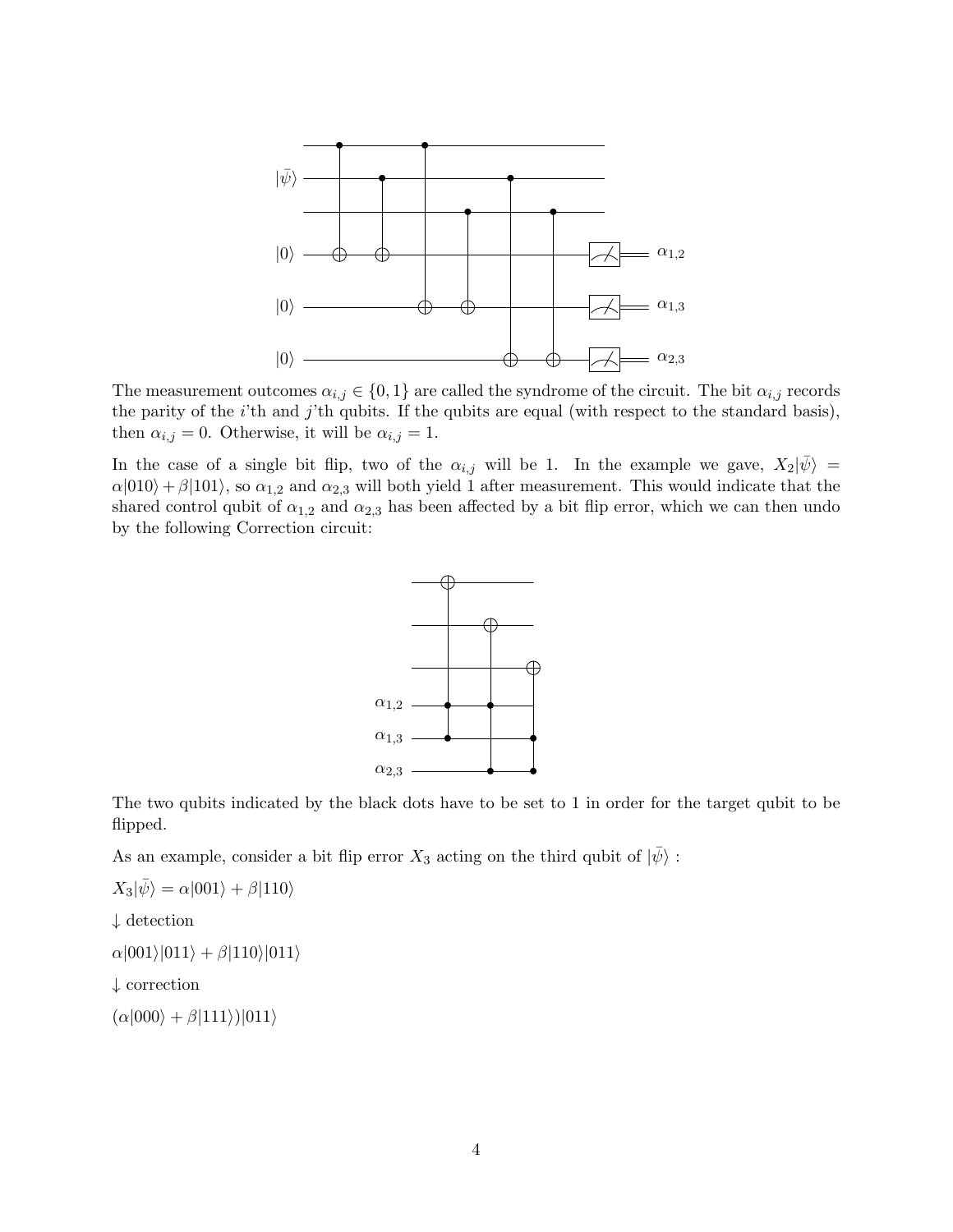### 5.3 Phase Flip Errors

If a phase flip error occurs and we use the bit flip code from above:  $|\psi\rangle = \alpha|000\rangle + \beta|111\rangle$ , notice that  $Z_1|\bar{\psi}\rangle = Z_2|\bar{\psi}\rangle = Z_3|\bar{\psi}\rangle = \alpha|000\rangle - \beta|111\rangle$ , so we cannot detect which one is the erroneous qubit using the bit flip code. Therefore, we need another way of protecting against phase flip errors. Observe that phase flip errors are simply bit flip errors in the  $\{|\text{+}\rangle, |\text{-}\rangle\}$  basis, where  $Z|+\rangle = |\text{-}\rangle$ and  $Z|\rightarrow$  =  $|+\rangle$ .

If  $|\psi\rangle = \alpha|0\rangle + \beta|1\rangle$ , we encode  $|\bar{\psi}\rangle$  to be  $\alpha|+\rangle|+\rangle|+\rangle + \beta|-\rangle|-\rangle$ . Suppose a phase flip error Z acting on the third qubit,  $Z_3|\bar{\psi}\rangle = \alpha|+\rangle|+\rangle|-\rangle + \beta|-\rangle|+\rangle$ . We can achieve this encoding by applying Hadamard gates to every qubit, apply bit flip correction, then apply Hadamard gates at the end:



#### 5.4 The 9-qubit Shor code

In order to put these two codes together into a single one, Peter Shor came up with a 9-qubit Shor code, that can correct both bit flips and phase flip errors, so long as they occur on a single qubit. We will then see that this implies that the Shor code can correct arbitrary single-qubit errors. The Shor code is an example of a quantum error correcting code (QECC).

#### 5.4.1 Encoding

 $|0\rangle \rightarrow |\bar{0}\rangle = \frac{1}{\sqrt{2}}$  $\frac{1}{8}(|000\rangle + |111\rangle) \otimes (|000\rangle + |111\rangle) \otimes (|000\rangle + |111\rangle)$  $|1\rangle \rightarrow |\overline{1}\rangle = \frac{1}{\sqrt{2}}$  $\frac{1}{8}(|000\rangle - |111\rangle) \otimes (|000\rangle - |111\rangle) \otimes (|000\rangle - |111\rangle)$ Let  $|\psi\rangle = \alpha|0\rangle + \beta|1\rangle$ . Then we have  $|\bar{\psi}\rangle = \alpha|\bar{0}\rangle + \beta|\bar{1}\rangle$ .

#### 5.4.2 Detecting and Correcting errors

We detect and correct errors for the Shor code in stages. First, we apply the bit flip correction two each group of three qubits, and then decode. This next circuit will do most of the error correction.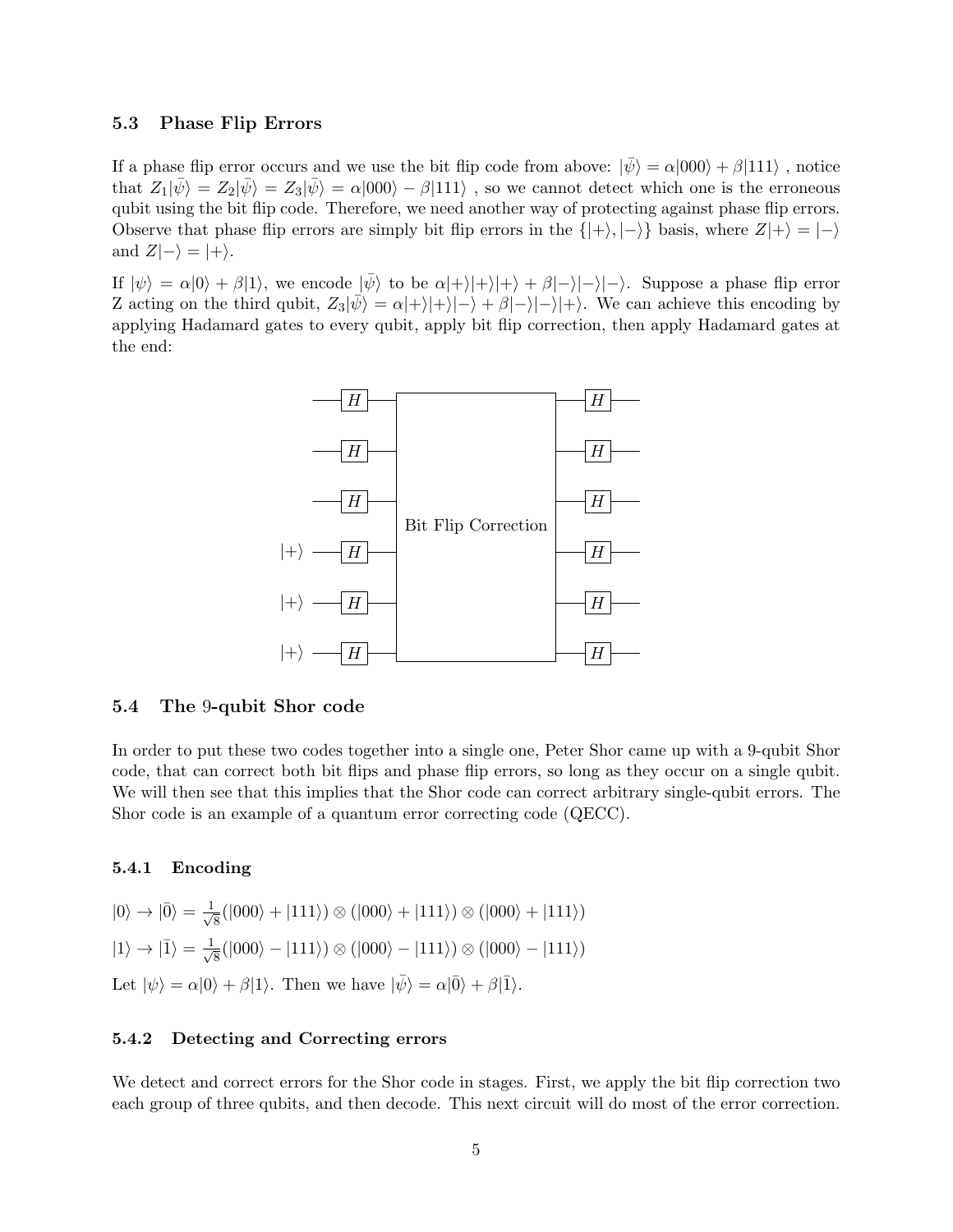

In the circuit above, "BFC" denotes Bit Flip Corrector for 3 qubits, described in Section 5.2. The first three BFC gates are applied to consecutive groups of three qubits. The last BFC and DecBF gate is applied to the second, sixth, and tenth wires shown in the circuit.

"DecBF" denotes the map  $|000\rangle \rightarrow |000\rangle$ , and  $|111\rangle \rightarrow |100\rangle$ . Thus this maps  $\alpha|000\rangle + \beta|111\rangle$  to  $(\alpha|0\rangle + \beta|1\rangle) \otimes |00\rangle.$ 

What does this (partial) circuit do? Let's walk through an example. Suppose we have a qubit  $|\psi\rangle = \alpha|0\rangle + \beta|1\rangle$  that we encode using the Shor code, to get codeword  $|\bar{\psi}\rangle$ . Then, suppose there is a bit flip error acting on the seventh qubit:

$$
X_7|\bar{\psi}\rangle = \frac{\alpha}{\sqrt{8}}(|000\rangle + |111\rangle) \otimes (|000\rangle + |111\rangle) \otimes (|100\rangle + |011\rangle) + \frac{\beta}{\sqrt{8}}(|000\rangle - |111\rangle) \otimes (|000\rangle - |111\rangle) \otimes (|100\rangle - |011\rangle).
$$

After the BFC operations are applied on each triple of qubits, we get the state  $|\bar{\psi}\rangle$  (with whatever the ancilla qubits are). When we apply the operation DecBF followed by the Hadamard gate, the state of the second, sixth and tenth qubits is

$$
\frac{\alpha}{\sqrt{8}}|000\rangle + \frac{\beta}{\sqrt{8}}|111\rangle\tag{5}
$$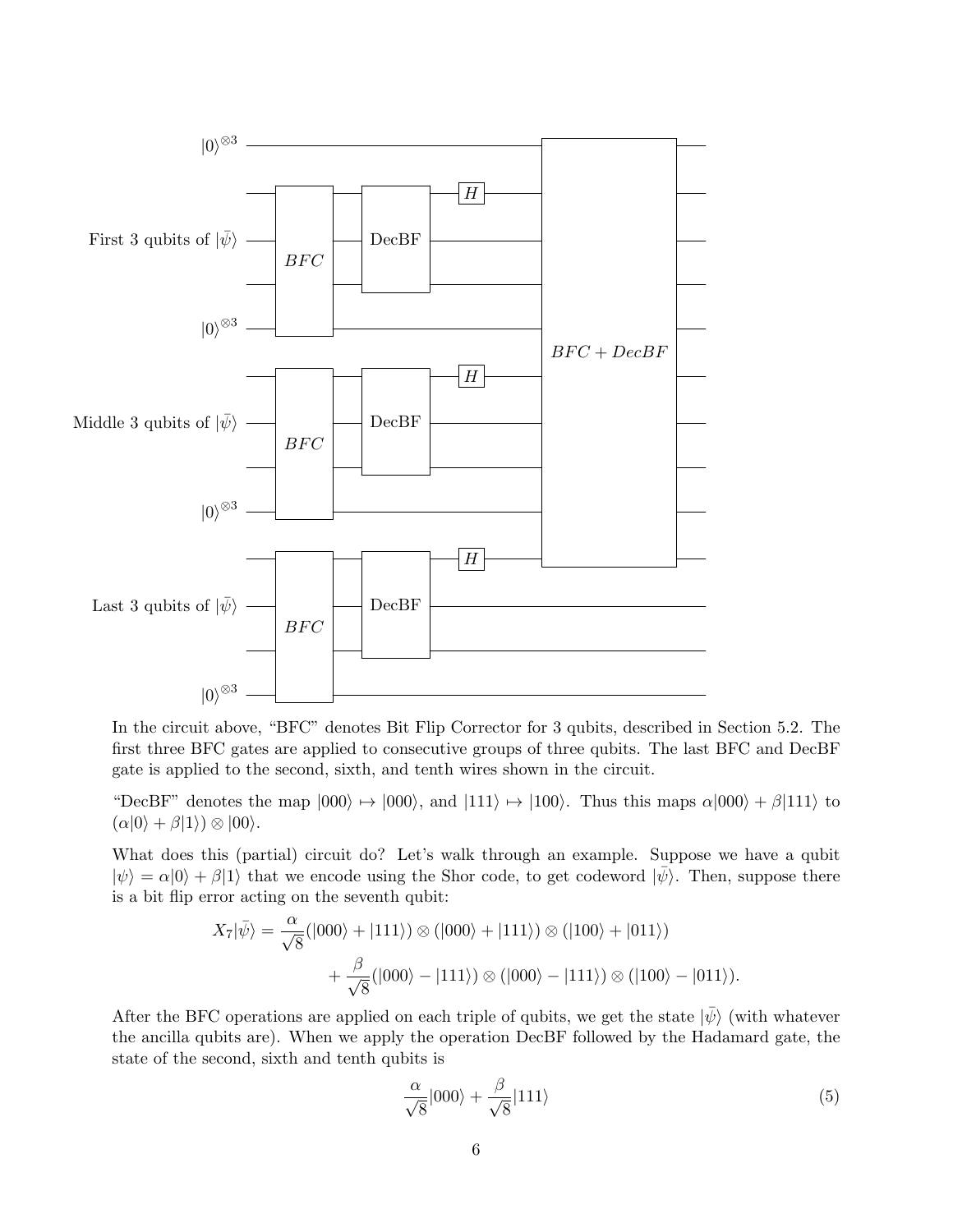which notice is a codeword in the quantum bit flip code. When we apply the final BFC gate, nothing happens, and if we decode, we get the qubit  $|\psi\rangle$ .

What if there was a phase flip error? Let's imagine that there was a phase error on the fourth qubit of our codeword  $|\bar{\psi}\rangle$ . After running the circuit above, we would have, in the second, sixth and tenth qubits the state

$$
\frac{\alpha}{\sqrt{8}}|010\rangle + \frac{\beta}{\sqrt{8}}|101\rangle
$$

But note that we can apply the BFC operation on these to get (5). From this we can then decode to get  $|\psi\rangle$ .

Observation Using the same reasoning as above, the Shor code can detect and correct a ZX error on the same qubit. Try  $Z_5X_5|\bar{\psi}\rangle$  as an exercise.

We can conclude that Shor code can detect and correct single bit flips and phase flips. What's more, it implies that Shor code can detect and correct **any** single qubit error:

**Fact** For all single qubit operators  $P$ , we can write  $P$  as a linear combination of the identity matrix I, the X matrix, the Z matrix, and the ZX matrix: there exists  $a, b, c, d \in \mathbb{C}$  such that  $P = aI + bX + cZ + dZX.$ 

Thus for any single-qubit error  $P$ , we have

$$
P|\bar{\psi}\rangle = a|\bar{\psi}\rangle + bX|\bar{\psi}\rangle + cZ|\bar{\psi}\rangle + dZX|\bar{\psi}\rangle
$$
\n(6)

If we apply the error correction circuit  $C$  above, we get

$$
C(P|\bar{\psi}\rangle)(|0\rangle^{\otimes 12}) = aC|\psi\rangle|0\rangle + bCX|\psi\rangle|0\rangle + cCZ|\psi\rangle|0\rangle + dCZX|\psi\rangle|0\rangle \tag{7}
$$

$$
= a|\psi\rangle|0\rangle + b|\psi\rangle|e_X\rangle + c|\psi\rangle|e_Z\rangle + d|\psi\rangle|e_{ZX}\rangle
$$
\n(8)

$$
= |\psi\rangle \otimes (a|0\rangle + b|e_X\rangle + c|e_Z\rangle + d|e_{ZX}\rangle)
$$
\n(9)

where  $e_X, e_Z, e_{ZX}$  denote some states transformed from ancilla states by circuit C. After applying C, we obtain the correct state  $|\psi\rangle$  and the residual qubits  $(a|0\rangle + b|e_X\rangle + c|e_Z\rangle + d|e_{ZX}\rangle)$  can be discarded.

Similarly to the classical case, there are many types of quantum error correcting codes that people have come up with–for example, they can handle more errors than a single qubit.

### 6 Quantum Fault Tolerance

We have lots of cool QECCs, but they don't immediately allow us to protect quantum computations from error. This is because the encoding/decoding operations themselves are also erroneous. In our analysis of the Shor code, we assumed the syndrome measurements and recovery circuits were performed perfectly.